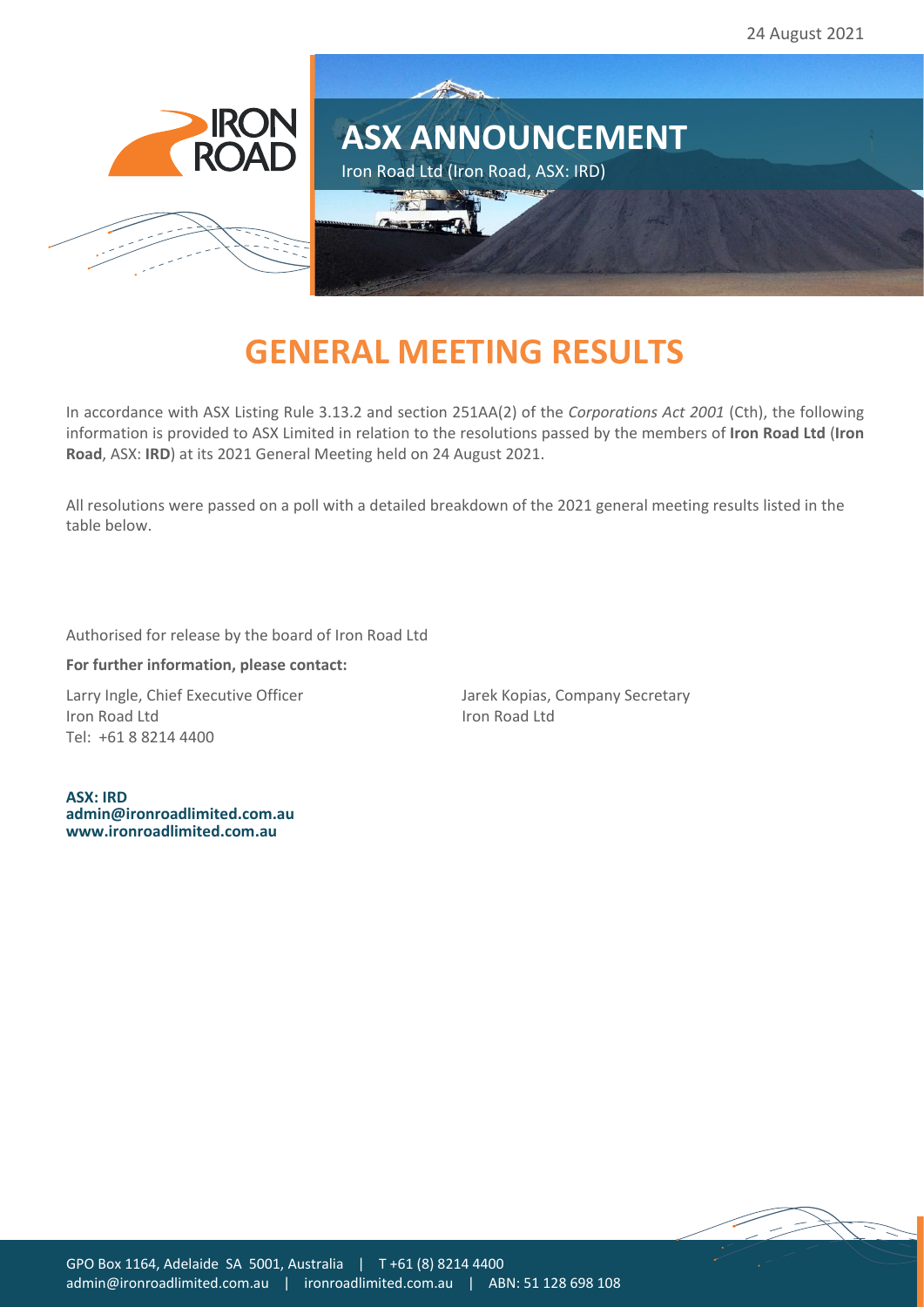## **Results of meeting**

Name of entity

Iron Road Ltd

## ABN/ACN/ARSN/ARBN Date of meeting

ABN 51 128 698 108 24 August 2021

| Resolutions voted on at the meeting |                              |                     |                     |                      | If decided by poll <sup>5</sup> |     |                      |             |               | Proxies received <sup>6</sup> |               |               |                                |
|-------------------------------------|------------------------------|---------------------|---------------------|----------------------|---------------------------------|-----|----------------------|-------------|---------------|-------------------------------|---------------|---------------|--------------------------------|
| <b>Resolution</b>                   |                              |                     | Voting              | If s250U             | <b>Voted for</b>                |     | <b>Voted against</b> |             | Abstained     | For                           | Against       | Abstain       | <b>Discretion</b> <sup>9</sup> |
| No                                  | <b>Short description</b>     | Result <sup>2</sup> | method <sup>3</sup> | applies <sup>4</sup> | <b>Number</b>                   | %7  | <b>Number</b>        | $% ^{8}$    | <b>Number</b> | <b>Number</b>                 | <b>Number</b> | <b>Number</b> | <b>Number</b>                  |
|                                     | Ratification - 19.77M shares | Passed              | Poll                | N/A                  | 603,853,143                     | 100 | 197,653              | $\mathbf 0$ | 252,685       | 598.075.121                   | 197.653       | 252,685       | 571,451                        |
|                                     | Ratification - 465k shares   | Passed              | Poll                | N/A                  | 635.747.059                     | 100 | 212,653              | $\mathbf 0$ | 168,964       | 629,969,037                   | 212,653       | 168,964       | 571,451                        |
|                                     | <b>Issue Sentient shares</b> | Passed              | Poll                | N/A                  | 60,415,909                      | 100 | 226,403              | $\mathbf 0$ | 575,486,364   | 54,637,887                    | 226,403       | 575.486.364   | 571,451                        |
|                                     | Issue rights - L Ingle       | Passed              | Poll                | N/A                  | 628,829,006                     | 100 | 407,651              | $\mathbf 0$ | 6,738,174     | 628,282,555                   | 407,651       | 1,531,603     | 546,451                        |
|                                     | Issue rights - G Chipman     | Passed              | Poll                | N/A                  | 629,102,386                     | 100 | 407,651              | $\mathbf 0$ | 6,618,639     | 628,555,935                   | 407,651       | 1,412,068     | 546,451                        |
|                                     |                              |                     |                     |                      |                                 |     |                      |             |               |                               |               |               |                                |

| Resolutions proposed but not put to the meeting $^{10}$ |                   |                                                         |  |  |  |  |  |  |
|---------------------------------------------------------|-------------------|---------------------------------------------------------|--|--|--|--|--|--|
| No                                                      | Short description | Reason(s) for not putting the resolution to the meeting |  |  |  |  |  |  |
|                                                         |                   |                                                         |  |  |  |  |  |  |
|                                                         |                   |                                                         |  |  |  |  |  |  |